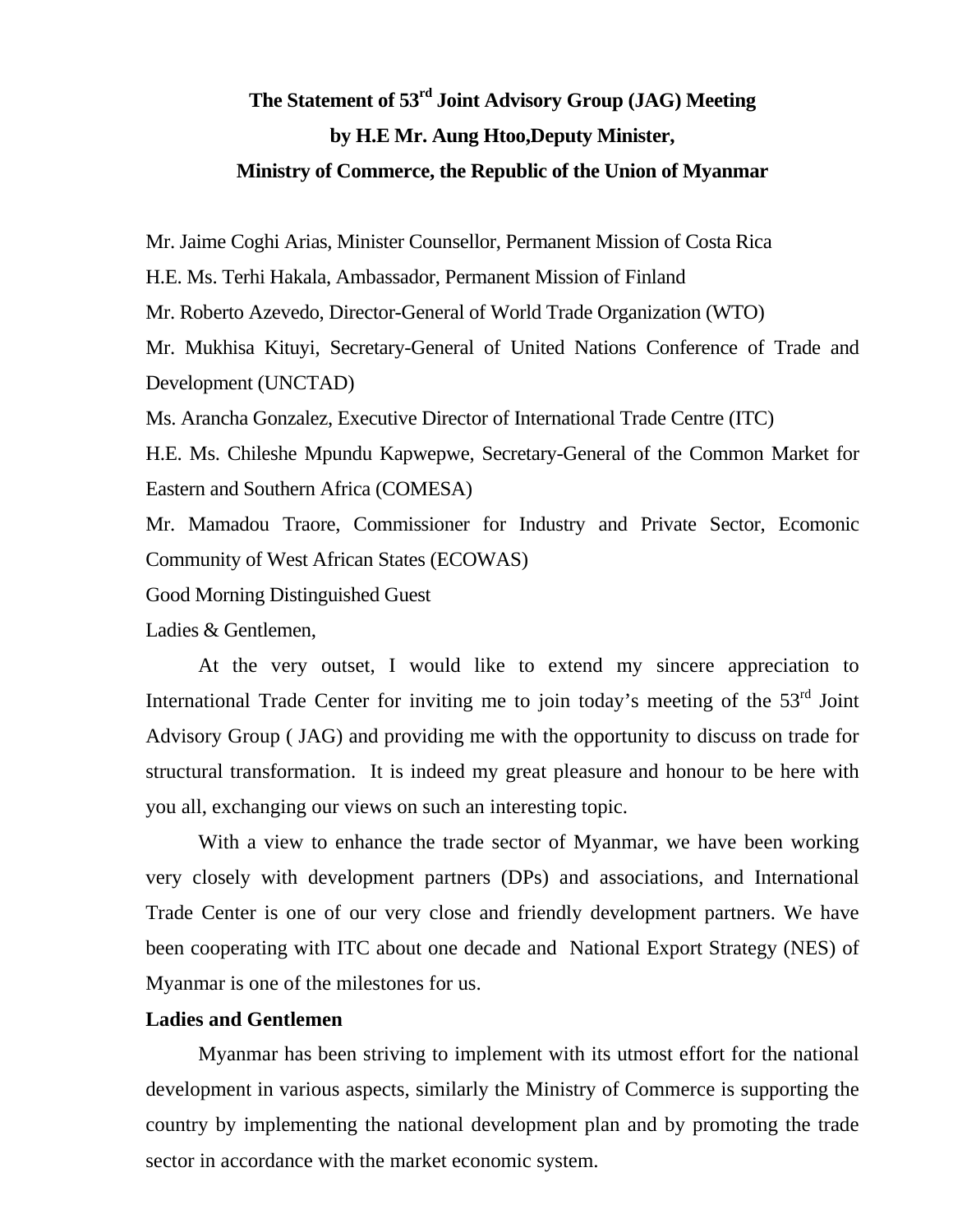In recent years Myanmar has put in place key reforms that affect the overall trade environment, integrating our economy with the global system and encouraging private participation in international trade, and also facilitating access to trade financing. As a result, trade openness, measured as total export and import value over GDP, has increased steadily, and the ratio of trade to GDP reached 52% in 2017.

Myanmar recognizes the role SMEs play in the development of the economy. As a significant openness, foreign-owned companies and joint-venture companies are permitted to operate wholesale and retail businesses. Our goal is to foster competition and thereby ensure consumers have more choice and pay less. In addition to this, we aim to develop the quality of goods and services in the distribution sector, and to upgrade the local market's technology systems.

Myanmar's current account deficit declined from 5.5 percent of GDP (US\$ 3.5 billion) in 2016/17 to 2.6 percent of GDP (US\$ 1.7 billion) in 2017/18. The trade deficit narrowed from 8.5 percent of GDP in 2016/17 to 5.7 percent of GDP in 2017/18, driven by rapid increase in exports from 16.8 percent of GDP to 20.2 percent of GDP, driven by rapid growth of garment exports. Imports increased marginally in the same period, with investment goods imports declining by 6 percent in 2017/18 due to declining industrial investment and moderation in construction activity, while imports of petroleum products increased by 43 percent in 2017/18 due to higher fuel prices.

Myanmar's macroeconomic performance improved in 2018 as recovery in the agriculture sector, rising oil and gas prices, and substantial growth in several manufacturing segments helped the country regain positive momentum. Efforts to encourage private sector activity and liberalize the economy have been extensively detailed in a new long-term economic development agenda, and recent legislative reforms should further bolster business engagement. At the same time, the country is facing several notable challenges. The liberalization of financial services has been slower than anticipated: deficits in the fiscal budget and the external balance of trade remain large and continue to grow, and currency depreciation hampered growth and spurred inflation in 2018.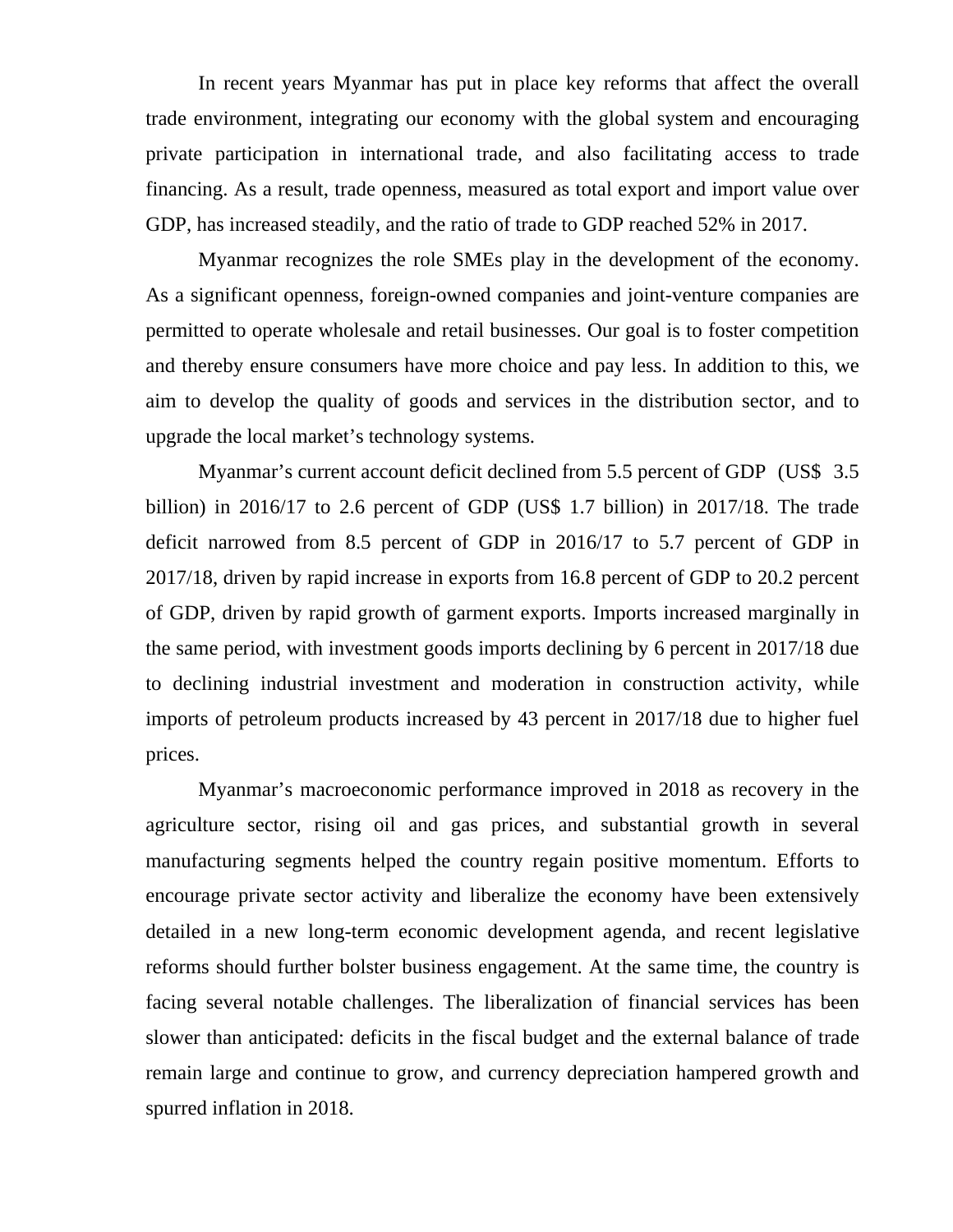The GoM continues to encourage equitable and inclusive private sector development (the true and most reliable engine of growth) and many infrastructure projects are being developed through various Public-Private Partnership (PPP) mechanisms to facilitate this. The Government has successfully launched of the Government's 12-target Economic Policy and Myanmar Sustainable Development Plan (2018-2030). Competitive and dynamic private sector is key for job creation and economic development. The MSDP has taken maximum advantage of existing sector and thematic-level plans and policies.

In this regard, the MSDP is intended to provide a whole-of-government development framework that offers coherence to these existing strategic documents, ensuring that they are executed in ways that are consistent with macro-level national development priorities. Therefore, the MSDP is the integration and distillation of existing plans and priorities. Furthermore, the MSDP mediates between local developmental needs and global sustainable development agenda by aligning MSDP action plans with global SDG targets.

## **Ladies and Gentlemen**

Along with rapid growth, the Government of Myanmar (GoM) attaches utmost importance to both political and economic stability, implying peace and national reconciliation on the political side, as well as strong macroeconomic management and good governance on the economic side.

In international and regional fora, Myanmar has always been very supportive of the multilateral trading system, and has actively been participating in the WTO , ASEAN, BIMSTEC, GMS, ACMECS and so on. As a sign of our commitment for multi-lateral trading system, we have already sent the notification on the acceptance of the Protocol regarding WTO Trade Facilitation Agreement since December 2015. Ministry of Commerce of Myanmar has been striving hard to enhance the trade sectors and to integrate Myanmar's trade regionally and globally. We have also been striving hard to contribute our best to meet the United Nation's Sustainable Development Goals - SDGs which aims to create better world in 2030 through consultation and coordination with the related ministries.